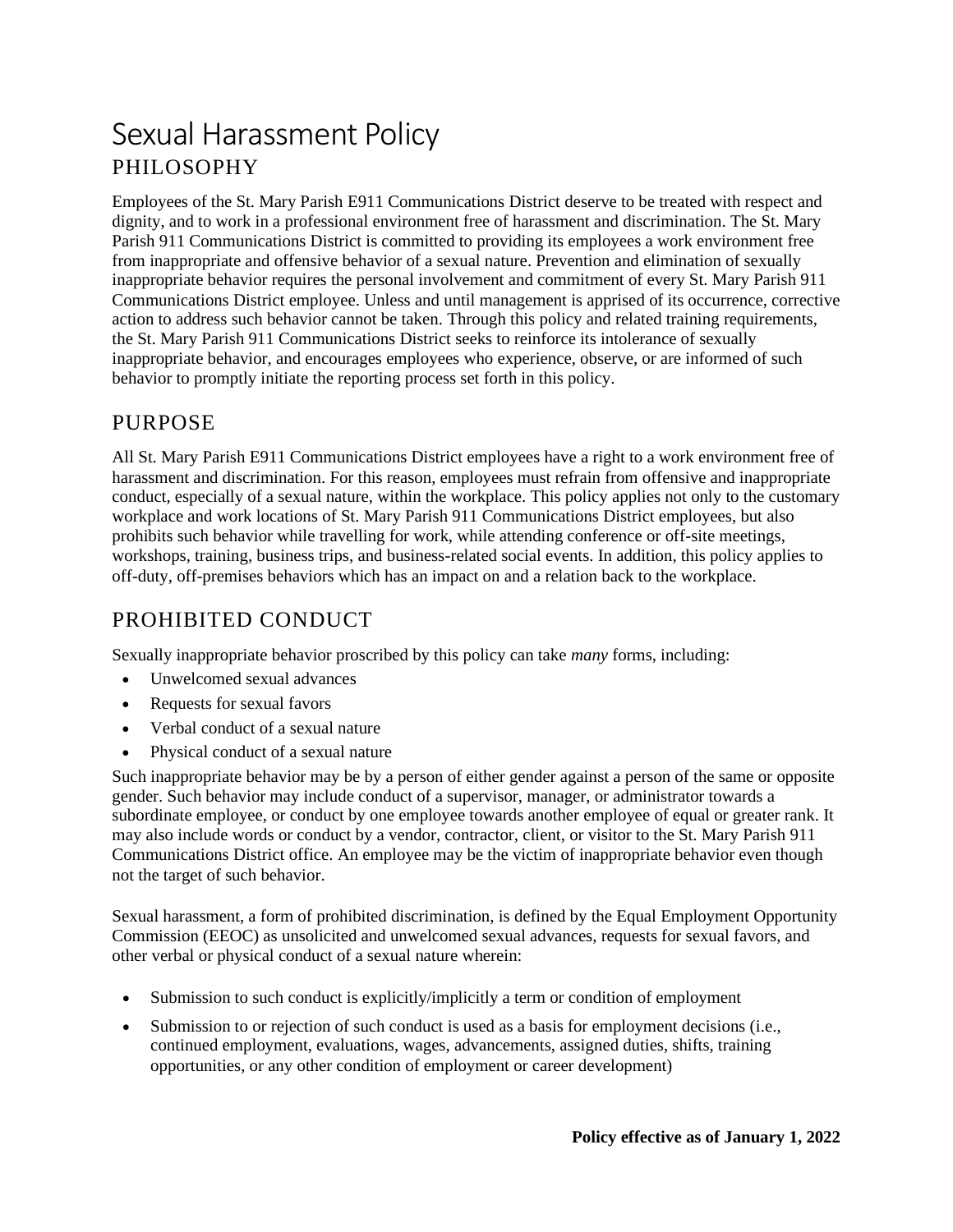- Such conduct has the purpose or effect of unreasonably interfering with an individual's work performance or creating an intimidating, hostile or offensive work environment.
- Inappropriate, unacceptable words or conduct which may constitute sexual harassment could be verbal, non-verbal, or physical.

Examples include, but are *not* limited to, the following:

- Unwelcomed sexual flirtations, advances, or propositions
- Unwelcomed request for sexual favors
- Unwelcomed sexual teasing, jokes, remarks, insults, innuendo, or inquiries
- Unwelcomed physical contact (i.e., touching, rubbing, leaning over, pinching, invading another's space by leaning over, purposefully cornering, or blocking passage)
- Unwelcomed sexual looks or gestures
- Verbal, written or physical abuse of a sexual nature
- Graphic verbal or sexual comments about an individual or to describe an individual's appearance
- Degrading words and demeaning or inappropriate terms (i.e., referring to a person as Babe, Honey, etc.)
- Sexually insulting noises
- Using crude and offensive language
- Discussing sexual activities, or exploits
- Inappropriate commenting on a person's attributes
- Displaying sexually suggestive objects, statements, graffiti, books, magazines, photographs, cartoons, or pictures.

# REPORTING PROCEDURE

Early reporting of sexually inappropriate behavior enhances the credibility of the complainant and facilitates the investigative process. The St. Mary Parish E911 Communications District does not require a fixed reporting time or deadline; the sooner the better is preferred and immediately reporting is ideal. Please report to administration. If this creates a conflict, the occurrence should be reported to the 911 Board Chairman.

# INVESTIGATION OF COMPLAINT

- All reports of sexually inappropriate behavior will ultimately be reported to the 911 Board Chairman who will generally direct the investigative process.
- The St. Mary Parish E911 Communications District will investigate all complaints. "Informal" complaints or requests to withhold investigation (unless or until a future occurrence) will be treated the same as a formal complaint and investigated immediately.
- To prevent further occurrences or to preserve the integrity of the investigation, temporary reassignment, transfers, forced leave or other personnel actions permissible under the agency rules may be utilized.
- The investigation will be thorough and include interviews with the complainant, the accused, witnesses, and other individuals possessing relevant information. Records, logs, reports, photos, or other documentation pertinent to the complaint will be reviewed.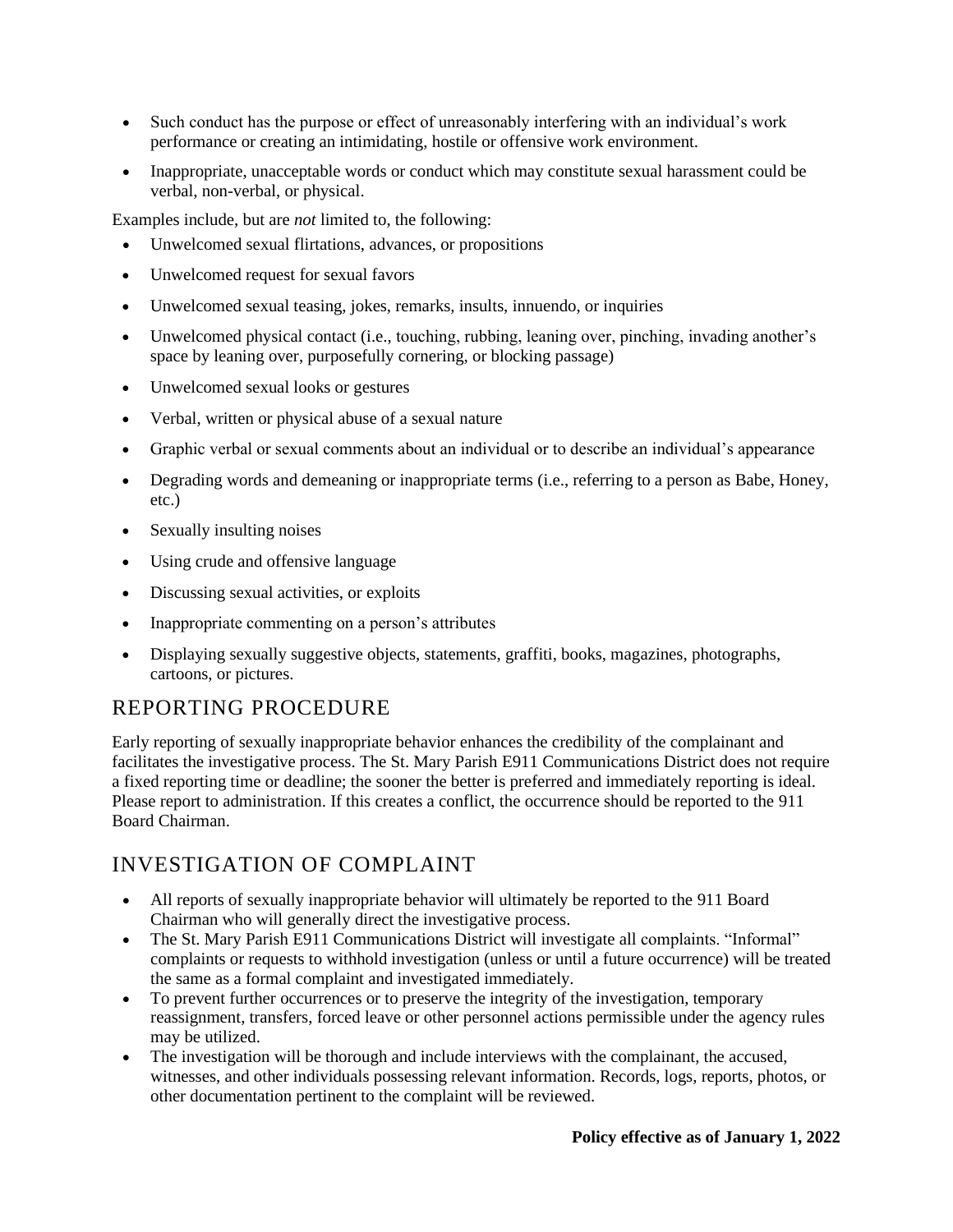- The investigative process will be memorialized, thus requiring that all involved prepare written statements or provide verbal statements that will be recorded.
- Persons called upon to participate in the investigation are required to answer all questions truthfully and cooperatively. Employees do not have the option of remaining silent or declining to be involved.
- The investigative process will be conducted expeditiously and professionally, with appropriate emphasis on the rights of all involved.
- To the extent allowed by law, the investigative process will be conducted in a confidential manner, with only those in a need-to-know position involved. Employees who are called on to participate will be instructed that the complaint and all information provided during the investigation are to remain confidential.
- Upon completion of the investigation, the Director will apprise the 911 Advisory Board of the outcome and recommendations for resolution. The complaining employee and accused will be apprised of the outcome of the investigation, with appropriate emphasis on the rights of all involved.

# COMPLAINT RESOLUTION

Any employee found, after appropriate investigation, to have engaged in sexually inappropriate behavior will be disciplined in accordance with applicable law and agency policy. Such action may include counseling, reprimand, suspension, demotion, reduction in pay or termination. In addition to corrective action, other appropriate measures, including follow-up inquiries and re-training, will be utilized to ensure that the inappropriate behavior does not recur. Regardless of the outcome, the complainant has the option of pursuing a claim under state or federal law. Initiation of such a claim is not dependent upon the outcome nor completion of the St. Mary Parish E911 Communications District's administrative investigation.

To initiate a claim under federal or state law, employees are referred to the Equal Employment Opportunity Commission and the Louisiana Commission on Human Rights:

EEOC District Office LCHR 500 Poydras Street, Suite 809 Post Office Box 94094 800-669-4000 (Voice) 225-342-6969 (Voice) 504-589-2958 (TDD) 888-241-0859 (TDD) 504-595-2844 (Fax) 225-342-2063 (Fax) <https://www.eeoc.gov/> <http://gov/page/lchr>

Hale Boggs Federal Building 1001 N. 23rd Street, Suite 268 New Orleans, Louisiana 70130 Baton Rouge, Louisiana 70804

# NON-RETALIATION

Any employee making a good faith complaint of sexually inappropriate behavior will be protected from retaliation, reprisal, and harassment. Likewise, any employee providing information or otherwise participating in the investigation of such a complaint will be protected from retaliation, reprisal, and harassment. If a complaint is made and the investigation reveals that retaliation, reprisal, or harassment has occurred against a complaining employee or anyone participating in the investigative process, then appropriate, severe disciplinary action will be taken.

# QUESTIONS/COMMENTS

This policy shall remain available on the St. Mary Parish E911 Communications District's website (stmary911.com) for employees to review. Questions or comments concerning sexual harassment, sexually inappropriate behavior or the interpretation or enforcement of this policy should be addressed to administration.